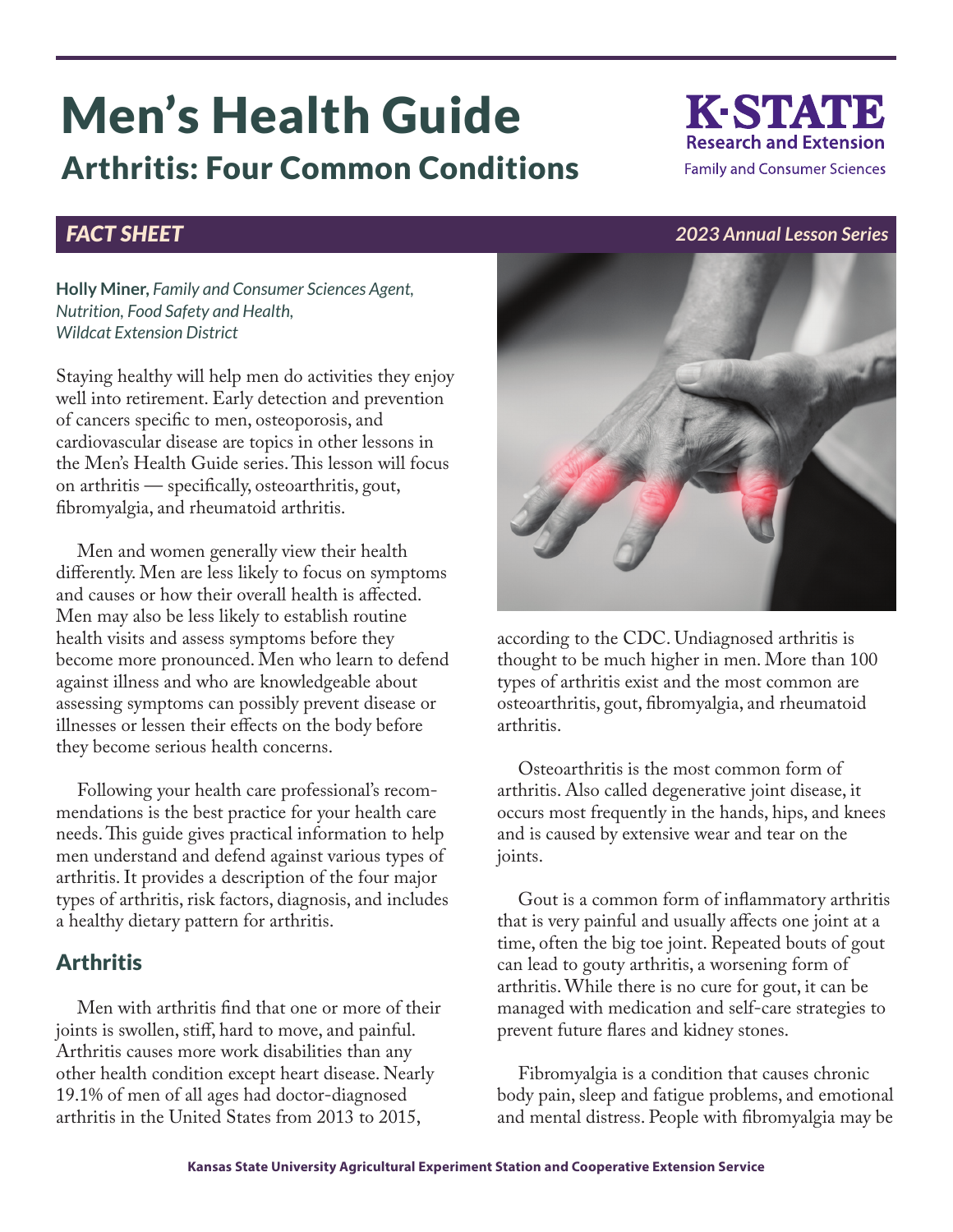#### *Men's Health Guide to Arthritis: Four Common Conditions*

more sensitive to pain. Fibromyalgia affects about 2% of the adult population. While the cause of fibromyalgia is not known, it can be treated and managed through pain relievers, aerobic and strengthening exercises, stress management, quality sleep, treatment for depression, and knowledge about the condition.

Women are more likely to be diagnosed with fibromyalgia than men at a rate of 4:1 all the way up to 9:1 in some studies. Underdiagnosis may be caused by differences in symptoms or lack of knowledge about fibromyalgia. As awareness increases, more males may be willing to seek out medical help.

Rheumatoid arthritis is an autoimmune and inflammatory disease. The immune system attacks healthy cells by mistake, causing inflammation in the affected parts of the body, mainly joints in the hands, wrists, and knees. The lining of the joint becomes inflamed, causing damage to joint tissue, which can in turn cause long-lasting or chronic pain, unsteadiness, and deformity.

Rheumatoid arthritis can also affect other tissues throughout the body and cause problems in organs such as the lungs, heart, and eyes.

#### Risk Factors

- Injury of or overuse and repetitive stress on a joint can cause damage and increase the risk of arthritis in that joint.
- Age increases the risk of developing arthritis.
- Women are more likely to develop osteo- or rheumatoid arthritis or fibromyalgia but men are more likely to develop gout.
- Being overweight puts more stress on weightbearing joints like the hips and knees.
- People who have family members with arthritis are more likely to develop arthritis.
- Osteoarthritis incidence can be lower for some Asian populations.

#### **Diagnosis**

Arthritis is diagnosed by reviewing symptoms, conducting a physical examination, and doing X-rays and lab tests. Each form has a little different process. It's best to diagnose rheumatoid arthritis early to slow or stop damage from the disease. Gout can only be diagnosed when a flare up occurs and the joint becomes hot, swollen, and painful. Tests show uric acid crystals in the affected joint. Talking to your healthcare provider when symptoms first appear, especially for rheumatoid arthritis, is important for early detection and to lessen progression of this form of arthritis.

### Tips for arthritis health

Learning strategies to better manage your arthritis can help you feel more in control of your health, manage pain and other symptoms, reduce stress, improve your mood, and carry out daily activities, like going to work and spending time with loved ones. Communicating with your health care provider about your care will help you better manage your arthritis.

Arthritis is usually managed through moderate physical activity, healthy eating, weight reduction, medication, surgery, and other therapies. Diet and nutritional supplements can help relieve the symptoms of osteoarthritis, gout, and rheumatoid arthritis.

People who are overweight or obese can reduce stress on joints by losing 10 to 12 pounds. Following a healthy dietary plan (explained in the next section) and walking can help you lose weight. Participate in activities that you enjoy and that are easier on the joints such as walking, swimming, water aerobics, or riding a bike. Remember to start slow, move gently, keep the impact low, and increase activity over time. Physical activity not only helps your joints but has other health benefits such as helping maintain bone strength, improve sleep, weight control, improve balance, and enhance your overall quality of life. Talk with your health care provider or physical therapist to decide which activities are best for you.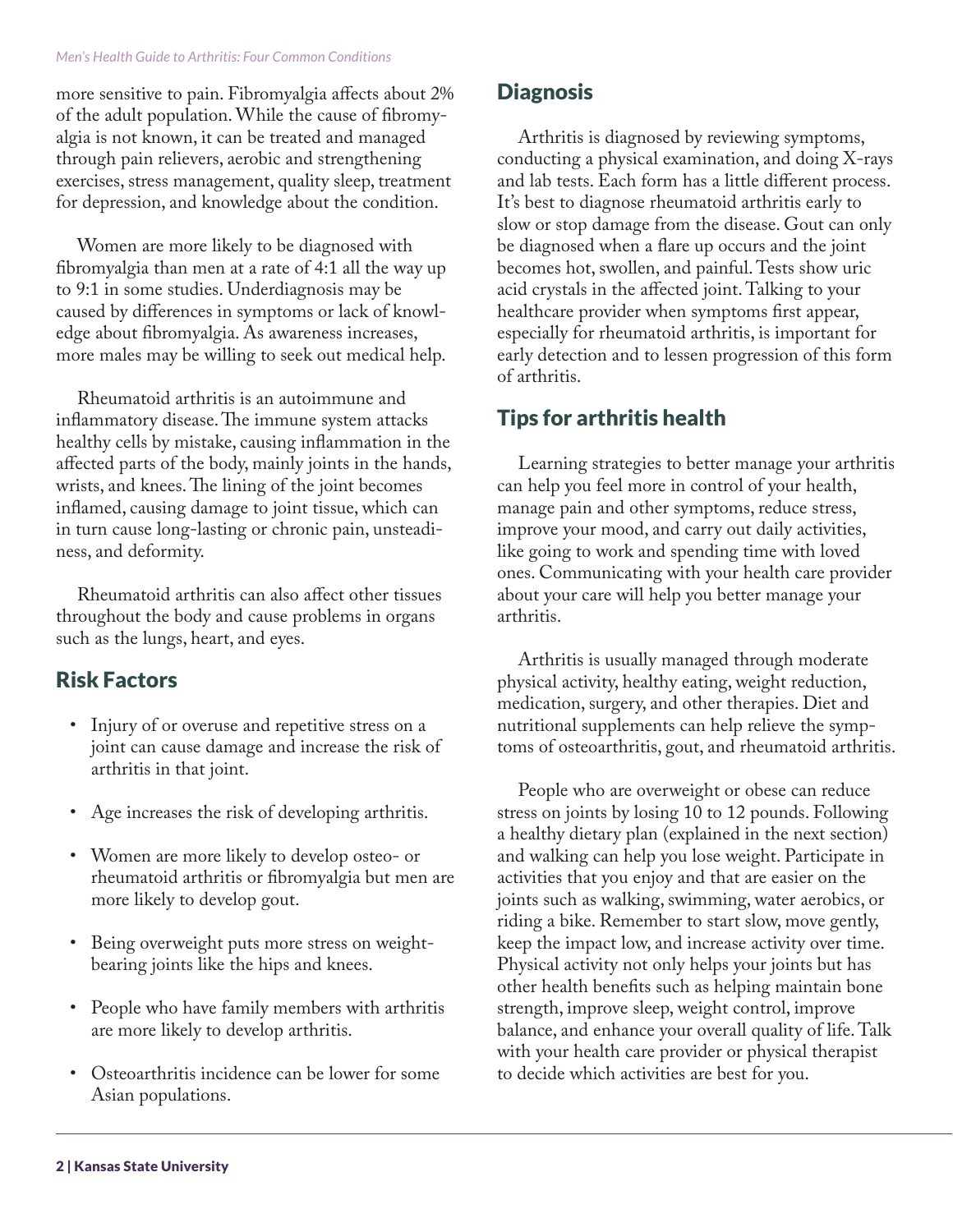

Balance the calories you eat with your physical activity. Take a load off your joints by losing excess fat. Each pound of weight lost will result in a 4-pound reduction in the load exerted on your knees per step during your daily activities. Since you take thousands of steps each day, a small reduction in your body weight will add up to big benefits for your joints.

# Choosing a Healthy Dietary Pattern

Following a healthy dietary pattern can benefit the health of all individuals and may help prevent or lessen the risk of some types of arthritis. Focus on eating nutrient-dense foods and drinking low-fat milk and non-sugary beverages.

Nutrient-dense foods provide vitamins and minerals, and have no or little added sugars, saturated fat, and sodium. The core elements that make up a healthy dietary pattern include:

- Eat a variety of vegetables such as dark green; red and orange; beans, peas, and lentils; starchy and other vegetables.
- Select whole fruits, frozen, or canned fruit packed in 100% juice or water, not syrup.
- When selecting grain products make at least half of them whole grains.
- Choose fat-free or low-fat milk, yogurt, and cheese, and/or lactose-free versions and fortified soy beverages as alternatives in the dairy group.
- Protein foods should include lean meats, poultry, and eggs; seafood; and protein alternatives such as beans, peas, lentils, nuts, seeds, dairy, and soy products.
- Limit saturated fats by selecting oils that are unsaturated or liquid, like olive oil, vegetable oils, and healthy fats found in seafood, avocados, and nuts.
- Reduce the amount of sodium (salt) in your diet.
- Drink alcohol in moderation.
- Reduce foods with high or added sugars.

Citrus fruits, cruciferous vegetables, foods high in omega-3 fats, and the minerals zinc and selenium may help reduce rheumatoid arthritis inflammation. These nutrients should come from foods and not supplements as more research is needed before dietary supplements can be recommended for arthritis.

- Citrus fruits include oranges, tangerines, grapefruits, lemons, and limes.
- Cruciferous vegetables include arugula, bok choy, broccoli, Brussels sprouts, cabbage, cauliflower, collards, kale, kohlrabi, mustard greens, radishes, rutabaga, turnips, turnip greens and watercress.
- Omega-3 fats are found in cold-water fish, flaxseed, canola oil and walnuts.
- Good dietary sources of zinc are oysters, zinc-fortified cereals, baked beans, beef, crab and lamb.